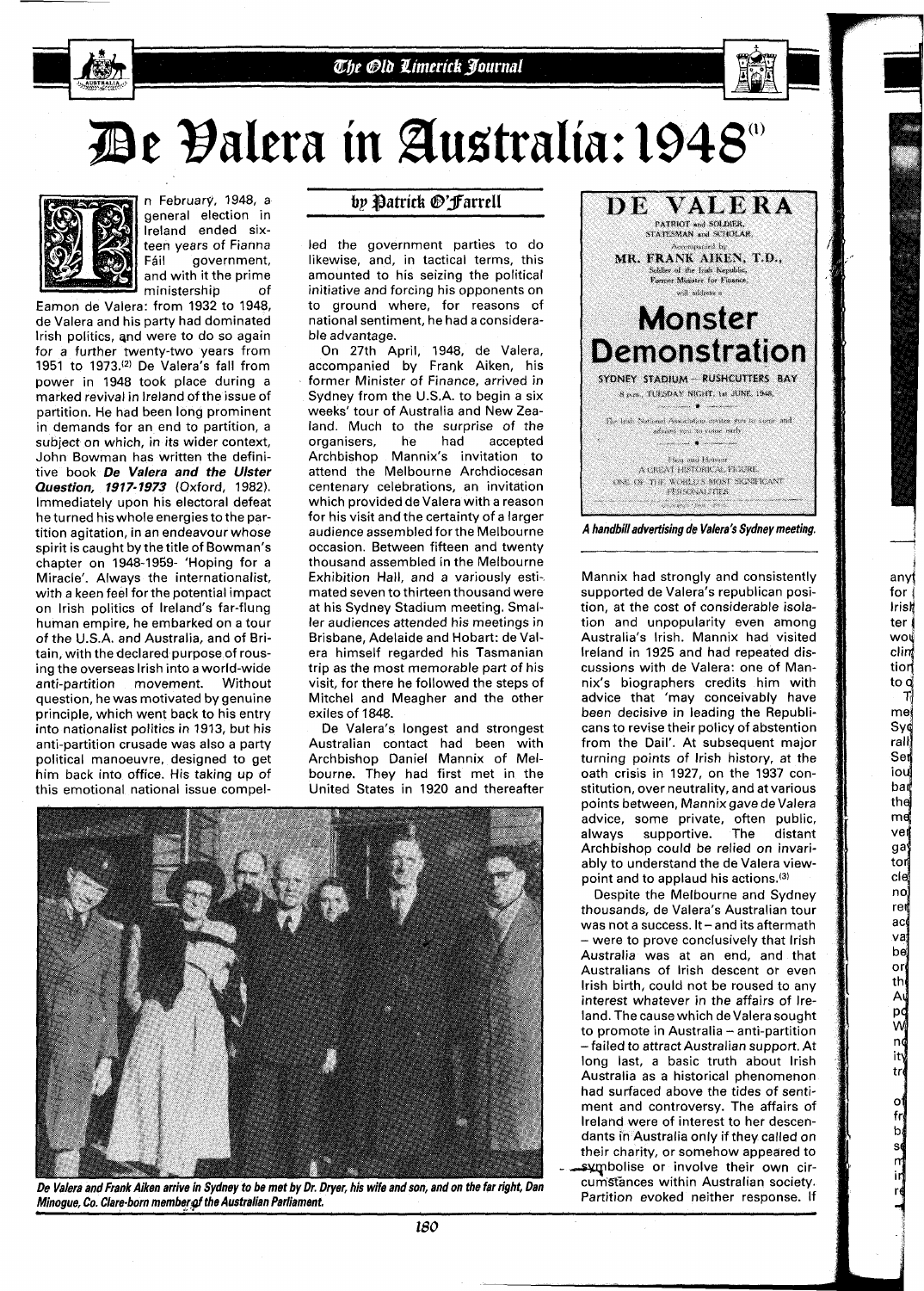

**The crowd at de Valera's Sydney stadium meeting, 1st June, 1948, a venue usually used for boxing matches.** 

anything, it was counter-productive, for most of those few Australians of lrish descent who adverted to the matter saw that the cause of anti-partition would alientate them from the general climate of Australian opinion, a position they had neither wish nor reason to occupy.

The context of de Valera's Australian meetings was that of public hostility. In Sydney there were two large protest rallies, one conducted by the British Ex-Servicemen's League, the other by various Protestant organisations. In Brisbane, the city council refused the use of the Brisbane stadium for de Valera's meeting. Hundreds of Melbourne University students hissed him when he gave them lrish instead of English historical viewpoints. However, the clearest index of how he was viewed by non-Irish Australia was perhaps the remarkably slight press coverage accorded his visit - suppression motivated by hostility, his supporters believed. Dr. Albert T. Dryer, who organised his Sydney visit, regarded the ignoring of lrish affairs by the Australian press as a deliberate English policy as subtle as it was successful. Whether deliberate or not, there can be no doubting the sparseness and hostility - and even contempt - of the press treatment of things lrish at this time.

The anti-Irish bias evident at the time of de Valera's visit derived, of course, from a historical tradition which went back to the foundation of Australian settlement. This had been revived and made immediate by Ireland's neutrality in the war - which was strongly resented in Australia - and this animus focussed naturally on de Valera who was held responsible forthis and previous policies deemed anti-British, as was his demand for an end to partition. The character of this widespread Australian reaction is clearly revealed in a list of objections to Australia's involvement in the partition issue compiled by an ordinary citizen, and sent to Dr. Dryer in April, 1949. They were: 1. lreland had done nothing for Australia and Australia owed it nothing. 2. Ulster people didn't want union with Eire. 3. Claims of persecution of, or discrimination against the Catholic minority in Northern lreland were fictional: if they were true, Australians would have already heard. 4. lreland was hostile to Britain, as was shown by its neutrality during the war, when it acted as a fifth column. 5. The lrish were illiterate and superstitious. 6. Australia had its own problems: why import lrish problems which had nothing to do with Australia?

Such objections were predictable. Perhaps more significant is the fact that they were to some considerable extent shared by many in Australia who were of lrish descent. Most of these, if they did not regard de Valera with hostility and some did - regarded him with either indifference or embarrassment. Those older lrish Australians who cared anything for lreland remembered the lrish civil war of 1921-23, which had been a profound disillusionment and embarrassment to them, when Archbishop Mannix alone in Australia had supported de Valera's extreme republican stand. And since that time of the early 1920s, sentiment among

Catholics in Australia had changed into hostility or at least unwillingness to be identified with or involved in things Irish. True, de Valera's Melbourne and Sydney meetings were large, but nothing like what might have been expected, given the lrish element in those cities' populations. (There were 11,134 persons of lrish birth recorded as living in Sydney at the 1947 census: those of lrish descent would have been several hundred thousand).

In Melbourne, de Valera had the advantage of sharing Mannix's platform, and in both places considerable sections of the audience were organised attenders rather than voluntary ones - school children, choirs and the like, and those constrained by invitations or a feeling of duty  $-$  or, as the organisers later admitted, the merely curious. In Hobart, de Valera's public meeting and entertainment incurred a financial loss.

The enthusiasm - such as it was - generated by de Valera's visit was likely to be highly evanescent, a tendency sharply increased by the way in which de Valera preached his message.<br>It amounted to this: 'Partition will go – it must go. It is inevitable that this blot from the lrish scene will be removed. Why? Because it is fundamentally wrong, immoral, based on unnatural foundations'. Pitched at the level of high-principled, emotional sloganising, de Valera's attacks on partition required no more from his audiences tham , an immediate sympathetic response on the occasion, which they readily gave. He made no demands on them for any continuing commitment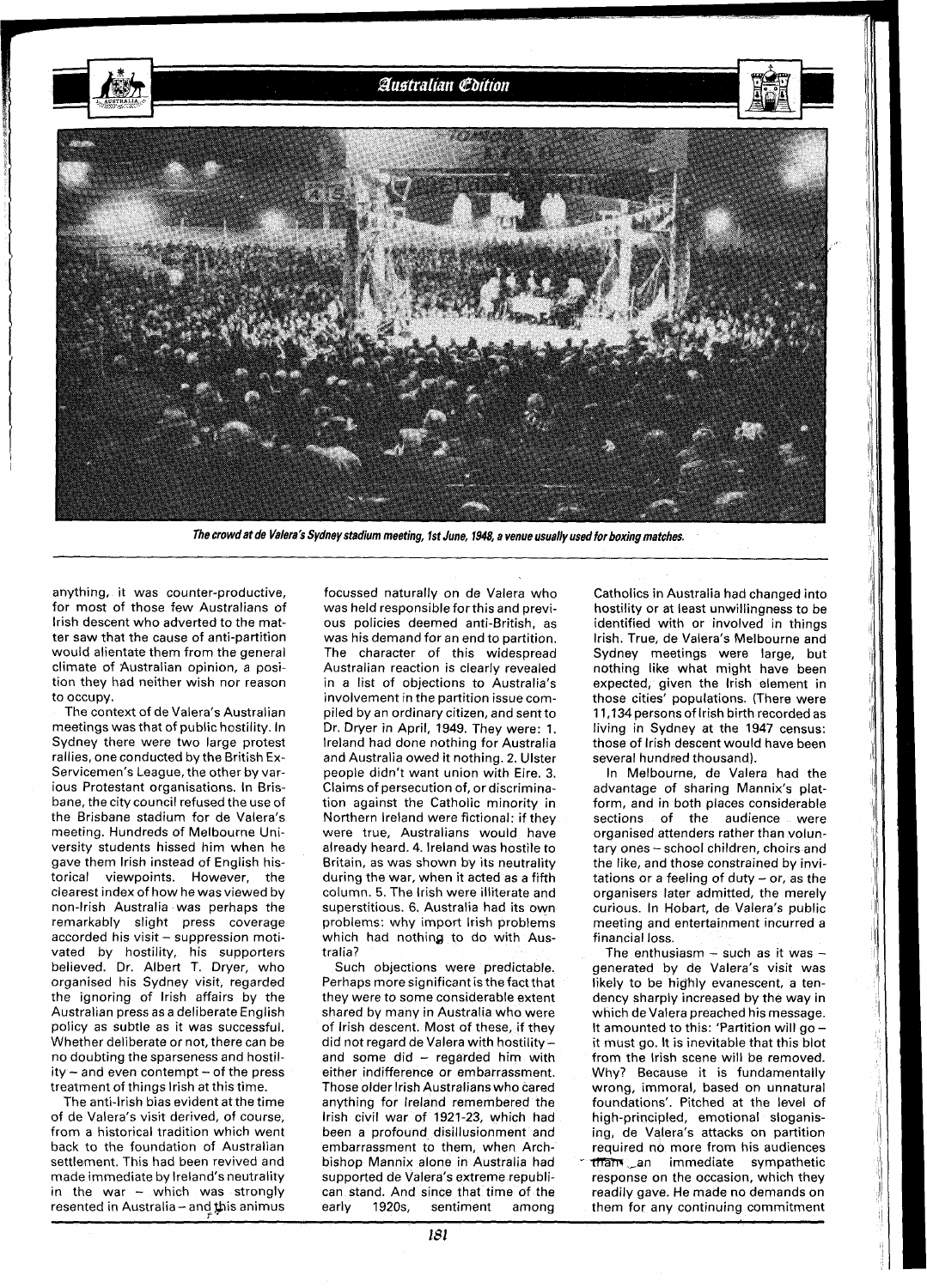## The Old Limerick Journal



or for practical action. His treatment of the central practical difficulty  $-$  what should be done about Ulster Unionists - implied either an evasion, or some kind of majority dictatorship. While this approach might well have been appropriate to whipping up political support, it was highly simplistic as a solution to a profound practical difficulty. Yet it seems that de Valera's actual thinking as well as hisspeechifying stopped well short of engaging the realities of the Northern situation. In 1950 he wrote to Dryer in Sydney about 'the old cry that a majority of the people in the Six Counties want to remain separated from us here. This is the cry that has to be dealt with on all occasions. It is not easy to give a simple reply to counter it. One has to go so much into detail that the real position is not brought out sharply. The only reply I can think of is to say that the majority of the people of Ireland as a whole want Ireland to be one, etc...'. Even Dryer, an ardent disciple, was baffled by the vagueness of this response: 'I'm afraid, Sir, that I do not fully grasp the point ... but would the following sentence approach the essence of your meaning: "The majority in thirty-two of the nation's counties invalidates (or counter-balances) that in six of them five times over".' Seen in the perspective of events in Northern Ireland since 1968, de Valera's attitude, and Dryer's, seem irrelevant to the real difficulties of solving the partition problem, and those of Northern Ireland generally. In part, the absence of this practical dimension reflected the then common Irish nationalist assumption that as Britain had created the partition problem

**The stadium meeting: those on stage. Dr. Dryer is chairman.** 

it was up to Britain to solve it. In part, it expressed an aspect of de Valera's political style. He was, or at least appeared to be, as a Brisbane Catholic journalist described him, 'a public figure who believes ... that it is his country's high duty to teach the world the might of moral beauty and stamp God's image truly on the struggling soul'. This was a conviction and cast of political mind shared by Dryer in Australia, and it lent itselfto declaiming principles of politics as articles of faith and morals rather than to devising pragmatic detailed programmes. The **Sydney Morning Herald** had a rather different view of de Valera's capacities for idealism, dubbing him in

1937 'the Godfather of the Fairies of illusion'.

In Australia, de Valera sought to bring about the formation of an Australian League for an Undivided Ireland, that is, an organisation which would promote the anti-partition cause, and bring Australian pressure to bear, in this matter, on the British government. In each of the Australian centres he visited he took this up privately with the organisers of his meetings. There are several possible explanations for his not announcing his wishes publicly, but the main one would seem to be his anxiety that an Australian anti-partition movement should seem to arise spontaneously, from Australians, rather



**With Dr. and Mrs. T. J. Kiernan, Ireland's representative in Australia, Canberra, June, 1948.**